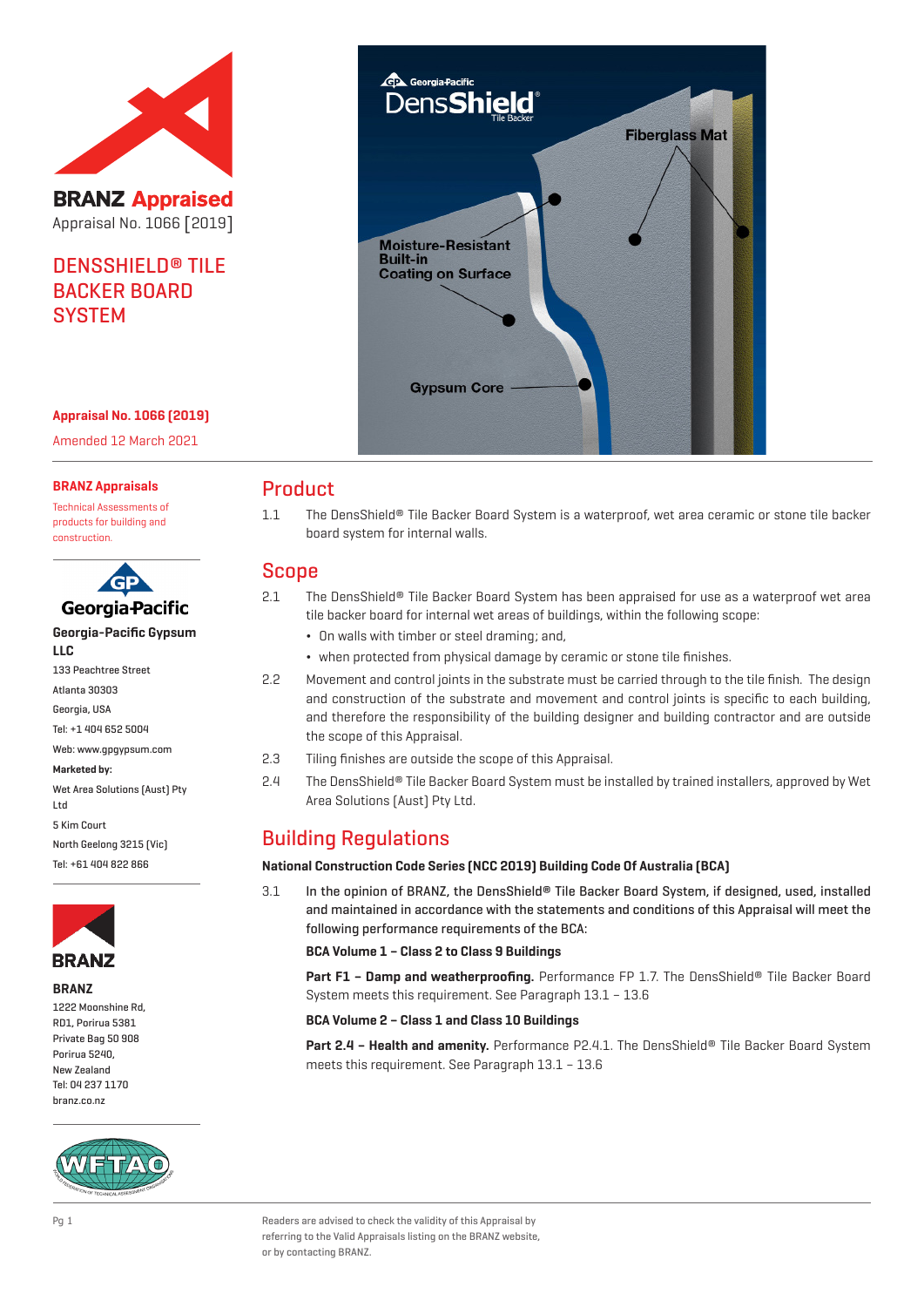

# Technical Specification

- 4.1 Materials supplied by Georgia-Pacific Gypsum LLC are as follows:
	- DensShield® Tile Backer Board: a gypsum based waterproof board with a glass-fibre mat embedded beneath the surface and one face covered with a grey acrylic. It is supplied as a board in four thicknesses: 8.1 mm, 10.0 mm, 12.7 mm, or 15.9 mm. The size of each panel varies depending on the thickness.
- 4.2 Materials specified by Georgia-Pacific Gypsum LLC and supplied by the trained installer based on Wet Area Solutions (Aust) Pty Ltd specification are as follows:
	- ¬ Sealant: a one component, thixotropic, polyurethane based sealant with low modulus. It is supplied in 600 ml sausages either white or grey.
	- ¬ Tape: a self-adhesive plasterboard jointing tape. It is supplied in rolls 50 mm wide and either 20 or 90 m long.
	- ¬ Approved tile adhesive.

# Handling and Storage

5.1 All materials must be stored inside in dry conditions, out of direct sunlight and out of freezing conditions.

## Technical Literature

6.1 Refer to the Appraisals listing on the BRANZ Website for details of the current Technical Literature for the DensShield® Tile Backer Board System. The Technical Literature must be read in conjunction with this Appraisal. All aspects of design, use, installation and maintenance contained within the scope of this Appraisal and the Technical Literature must be followed.

## Design Information

## General

- 7.1 The DensShield® Tile Backer Board System is for use where an impervious waterproof layer is required to walls to prevent damage to building elements and adjoining areas.
- 7.2 The DensShield® Tile Backer Board System must be protected from physical damage by the application of ceramic or stone tile finishes.
- 7.3 Movement and control joints may be required depending on the shape and size of the wall and the tiling finish. Design guidance can be found in the BRANZ Good Practice Guide - Tiling.

## **Durability**

## **Serviceable Life**

8.1 The DensShield® Tile Backer Board System, when subjected to normal conditions of environment and use, is expected to have a serviceable life of at least 15 years and be compatible with ceramic or stone tile finishes with a design service life of 15 – 25 years.

## **Maintenance**

- 9.1 No maintenance of the DensShield® Tile Backer Board System will be required provided significant substrate movement does not occur and the ceramic or stone tile finish remains intact. Regular checks must be made of tiled areas to ensure they are sound and will not allow moisture to penetrate. Any cracks or damage must be repaired immediately by repairing the tiles, grouts and sealants.
- 9.2 In the event of damage to the DensShield® Tile Backer Board System, the tiles must be removed and the DensShield® Tile Backer Board System repaired by removing and replacing the damaged portion and applying a patch as for new work in line with the Technical Literature.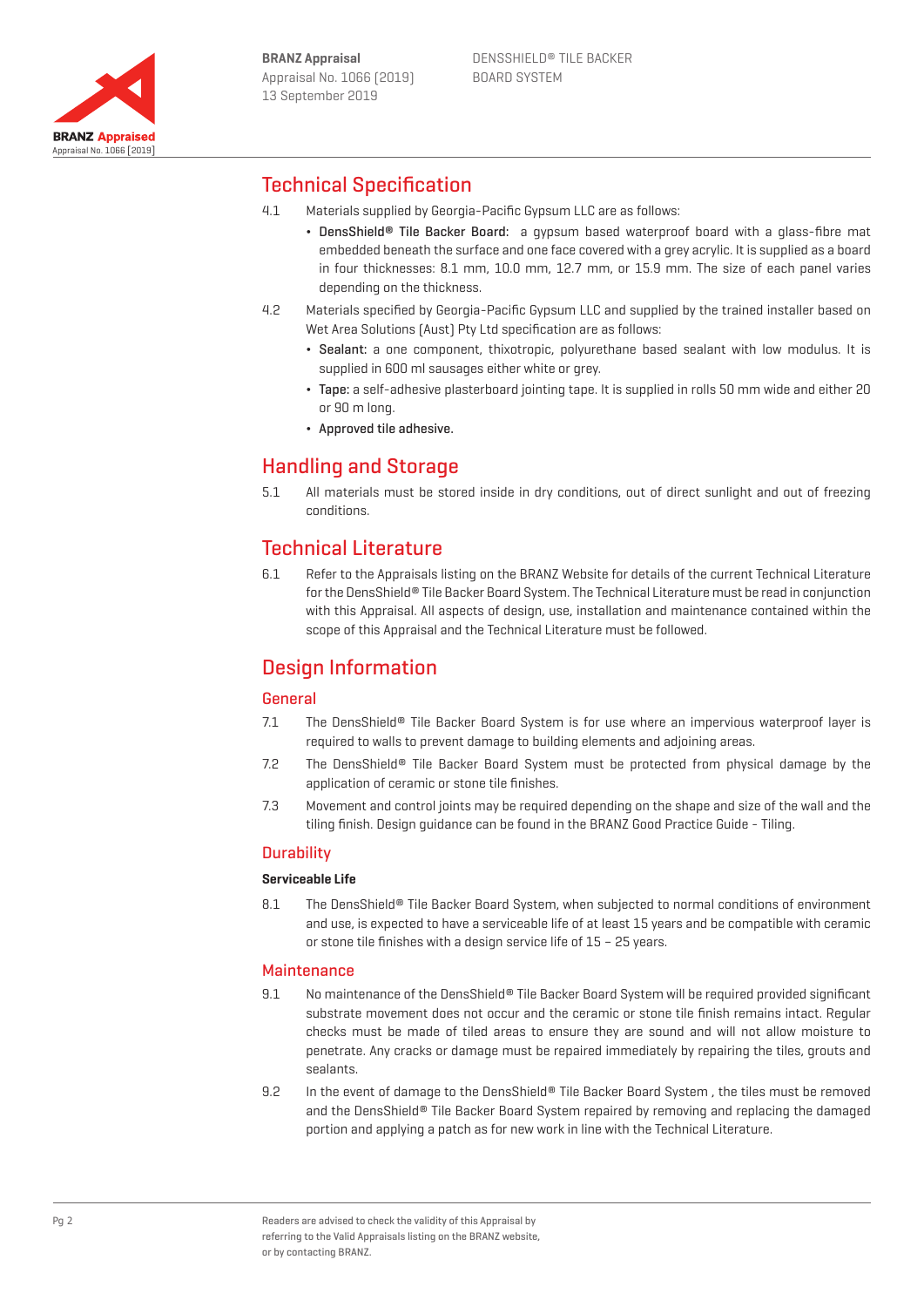

## Outbreak of Fire

10.1 The DensShield® Tile Backer Board System must be protected or separated from fireplaces, heating appliances, chimneys and flues in accordance with the requirements of BCA Volume 1, Part G2, Performance GP 2.1, and BCA Volume 2, Part 3.10.7 and Performance 2.7.3.

### Spread of Fire

11.1 The DensShield® Tile Backer Board System are considered an exempt building material, as listed in BCA, Specification C1.10 (c) (i).

## Internal Moisture

- 12.1 The DensShield® Tile Backer Board System can be used to prevent water from penetrating behind fittings and linings or into concealed spaces and therefore meets BCA Volume 1, Part F1 – Damp and weatherproofing, Performance FP 1.7 and BCA Volume 2, Part 2.4 – Health and amenity, Performance P 2.4.1
- 12.2 Wall surfaces must be finished with ceramic or stone tiles.
- 12.3 Design guidance on waterproofing can be obtained from AS 3740, the BRANZ Good Practice Guide - Tiling, and flooring and wallboard manufacturers.

## Installation Information

## Installation Skill Level Requirements

- 13.1 Installation and finishing of the DensShield® Tile Backer Board System must be completed in accordance with the Technical Literature, by trained installers, approved by Wet Area Solutions (Aust) Pty Ltd.
- 13.2 Screws, nails and any penetrations made through the board, as well as board junctions have to be sealed with sealant specified by Wet Area Solutions (Aust) Pty Ltd.

#### **Tiling**

- 14.1 All components of the DensShield® Tile Backer Board System must be fully cured before tiling. The cured system must be protected at all times to prevent mechanical damage.
- 14.2 Tiling must be undertaken in accordance with AS 3958.1 and the BRANZ Good Practice Guide Tiling.

#### **Inspections**

- 15.1 Critical areas of inspection are:
	- ¬ Construction of substrates, including crack control and installation of under flashings and movement control joints.
	- Installation of the DensShield® Tile Backer Board System to the manufacturer's instructions.
	- DensShield® Tile Backer Board component curing and integrity prior to the installation of tiles including protection from mechanical damage during curing and prior to tile installation.

#### Health and Safety

16.1 Safe use and handling procedures for the DensShield® Tile Backer Board System are provided in the Technical Literature. The materials must be used in conjunction with the relevant Material Safety Data Sheet.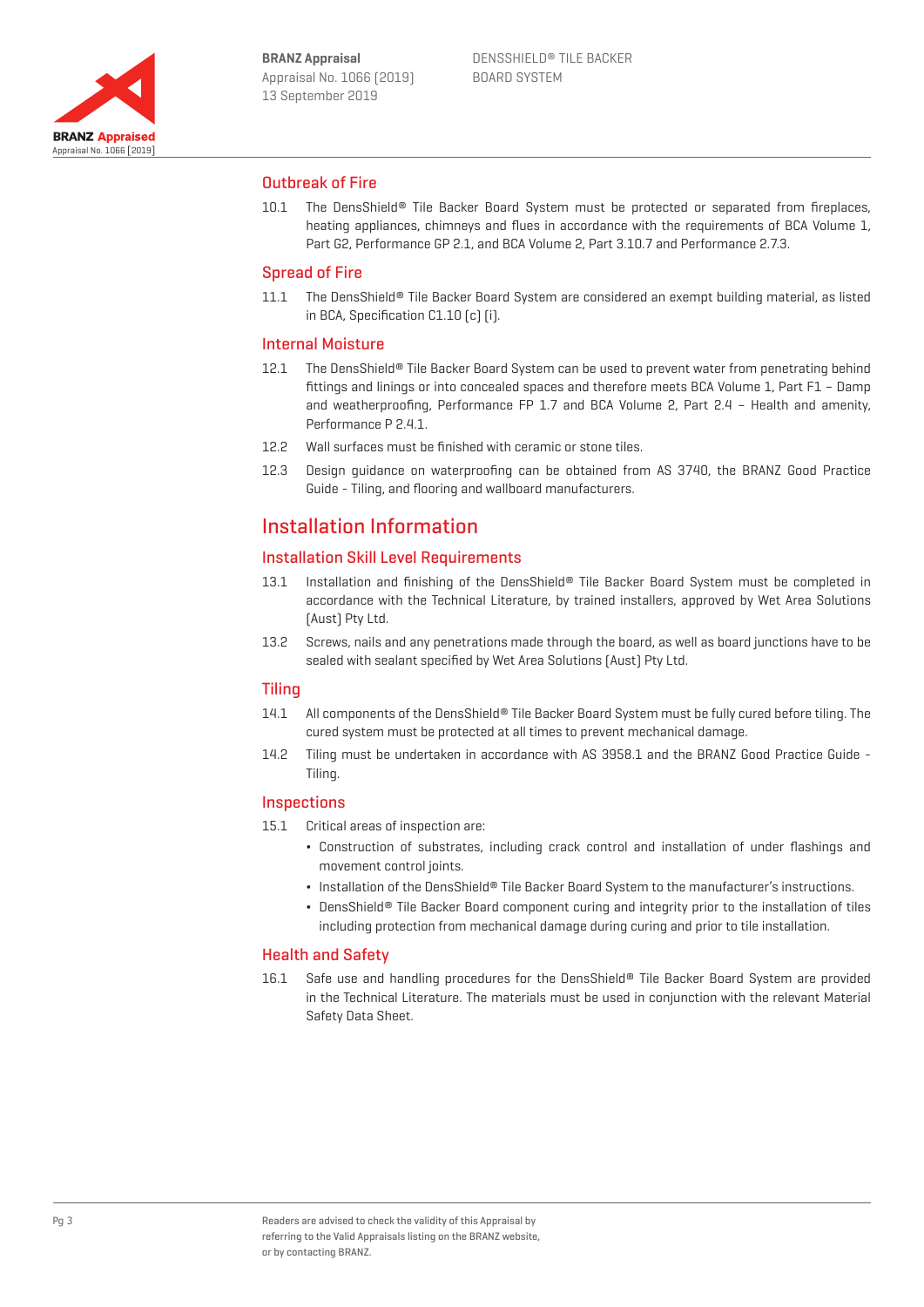

## Basis of Appraisal

The following is a summary of the technical investigations carried out:

## **Tests**

- 17.1 The following testing of the DensShield® Tilebacker Board System has been undertaken by the following organisations:
	- ¬ Moisture resistance testing was carried out on the DensShield® Tilebacker Board System.
	- ¬ Water resistance testing was carried out on the DensShield® Tilebacker Board System.
- 17.2 Test methods and results have been reviewed by BRANZ and found to be satisfactory.

## Other Investigations

- 18.1 An assessment was made of the durability of the DensShield® Tilebacker Board System by BRANZ technical experts.
- 18.2 Site inspections were carried out by BRANZ to examine the practicability of installation.
- 18.3 The Technical Literature has been examined by BRANZ and found to be satisfactory.

## **Quality**

- 19.1 The manufacture of the membranes has not been examined by BRANZ, but details regarding the quality and composition of the materials used were obtained by BRANZ and found to be satisfactory.
- 19.2 The quality of supply to the market is the responsibility of Wet Area Solutions (Aust) Pty Ltd.
- 19.3 Designers are responsible for the building design, and building contractors are responsible for the quality of installation of the framing systems and the substrates.
- 19.4 Quality on site is the responsibility of the trained installers, approved by Wet Area Solutions (Aust) Pty Ltd.
- 19.5 Building owners are responsible for the maintenance of the ceramic tiles in accordance with the instructions of Wet Area Solutions (Aust) Pty Ltd.

#### Sources of Information

- ¬ ANSI 118.10: 1999 Load bearing, bonded, waterproof membranes for thin-set ceramic tile and dimension stone installations.
- ¬ AC 115 Interim Criteria for Waterproof Membranes for Flooring and Shower Liners.
- ¬ AS 1860 1998 Installation of Particle Board.
- ¬ AS 3740 2004 Waterproofing of wet areas within residential buildings.
- ¬ AS 3958.1: 2007 Ceramic Tiles Guide to the installation of ceramic tiles.
- ¬ AS/NZS 2908.2: 2000 Cellulose-cement products flat sheet.
- ¬ AS/NZS 2269: 2012 Plywood structural.
- ¬ AS/NZS 4858: 2004 Wet area membranes.
- ¬ Good Practice Guide Tiling, BRANZ, April 2015.
- ¬ National Construction Code Series, Building Code of Australia 2019, Australian Building Codes Board.

## **Amendments**

## Amendment No 1, dated 12 March 2021

This Appraisal has been amended to add a board thickness of 10.0mm to the technical specifications.